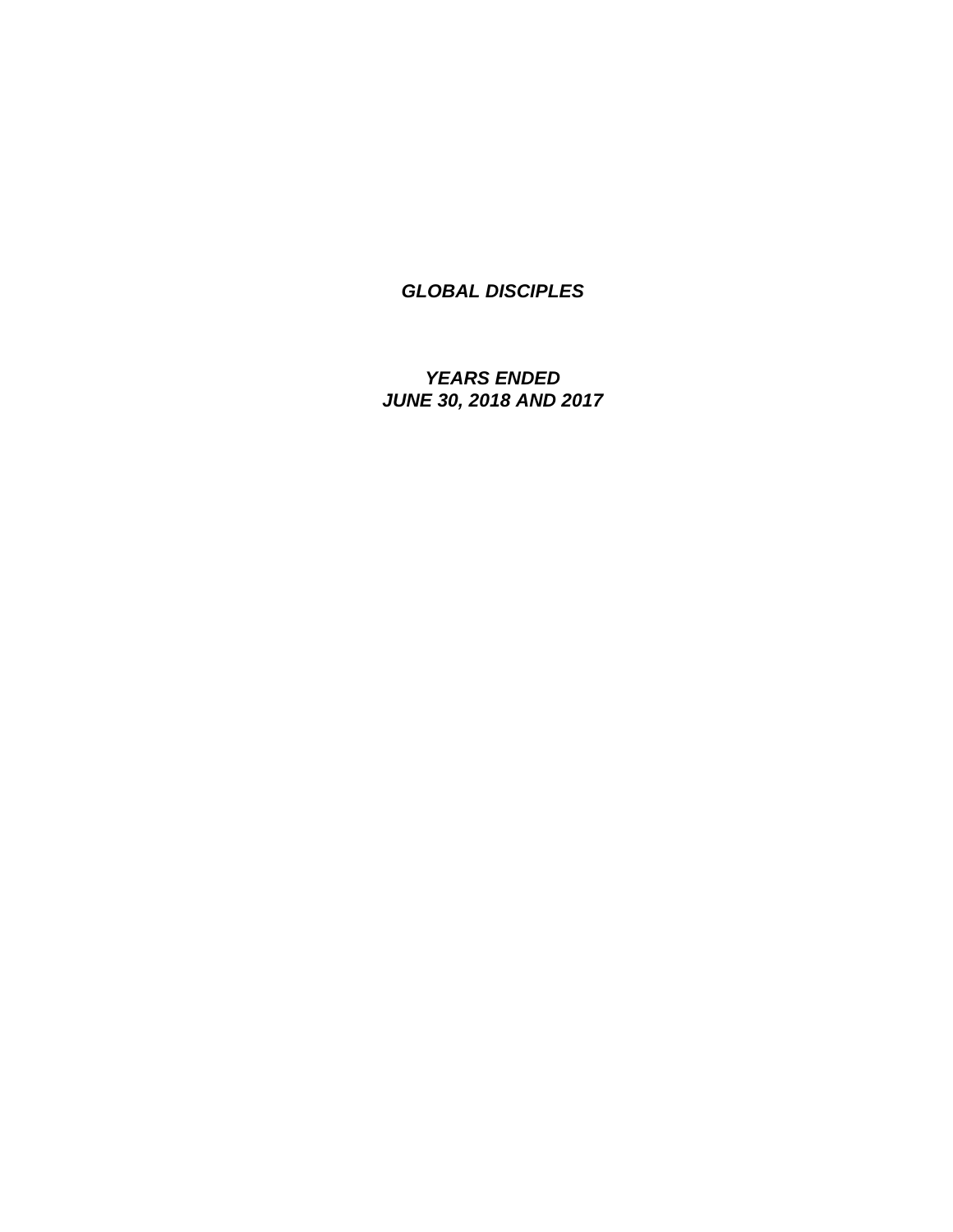

A Professional Corporation

Independent Auditors' Report

Board of Directors Global Disciples Lancaster, Pennsylvania

### **Report on the Financial Statements**

We have audited the accompanying financial statements of Global Disciples (a nonprofit Organization), which comprise the statements of financial position as of June 30, 2018 and 2017, and the related statements of activities and cash flows for the years then ended and the related notes to the financial statements.

#### **Management's Responsibility for the Financial Statements**

Management is responsible for the preparation and fair presentation of these financial statements in accordance with accounting principles generally accepted in the United States of America; this includes the design, implementation and maintenance of internal control relevant to the preparation and fair presentation of financial statements that are free from material misstatement whether due to fraud or error.

#### **Auditors' Responsibility**

Our responsibility is to express an opinion on these financial statements based on our audits. We conducted our audits in accordance with auditing standards generally accepted in the United States of America. Those standards require that we plan and perform the audit to obtain reasonable assurance about whether the financial statements are free from material misstatement.

An audit involves performing procedures to obtain audit evidence about the amounts and disclosures in the financial statements. The procedures selected depend on the auditors' judgment, including the assessment of the risks of material misstatement of the financial statements, whether due to fraud or error. In making those risk assessments, the auditors consider internal control relevant to the Organization's preparation and fair presentation of the financial statements in order to design audit procedures that are appropriate in the circumstances, but not for the purpose of expressing an opinion on the effectiveness of the Organization's internal control. Accordingly, we express no such opinion. An audit also includes evaluating the appropriateness of accounting policies used and the reasonableness of significant accounting estimates made by management, as well as evaluating the overall presentation of the financial statements.

We believe that the audit evidence we have obtained is sufficient and appropriate to provide a basis for our audit opinion.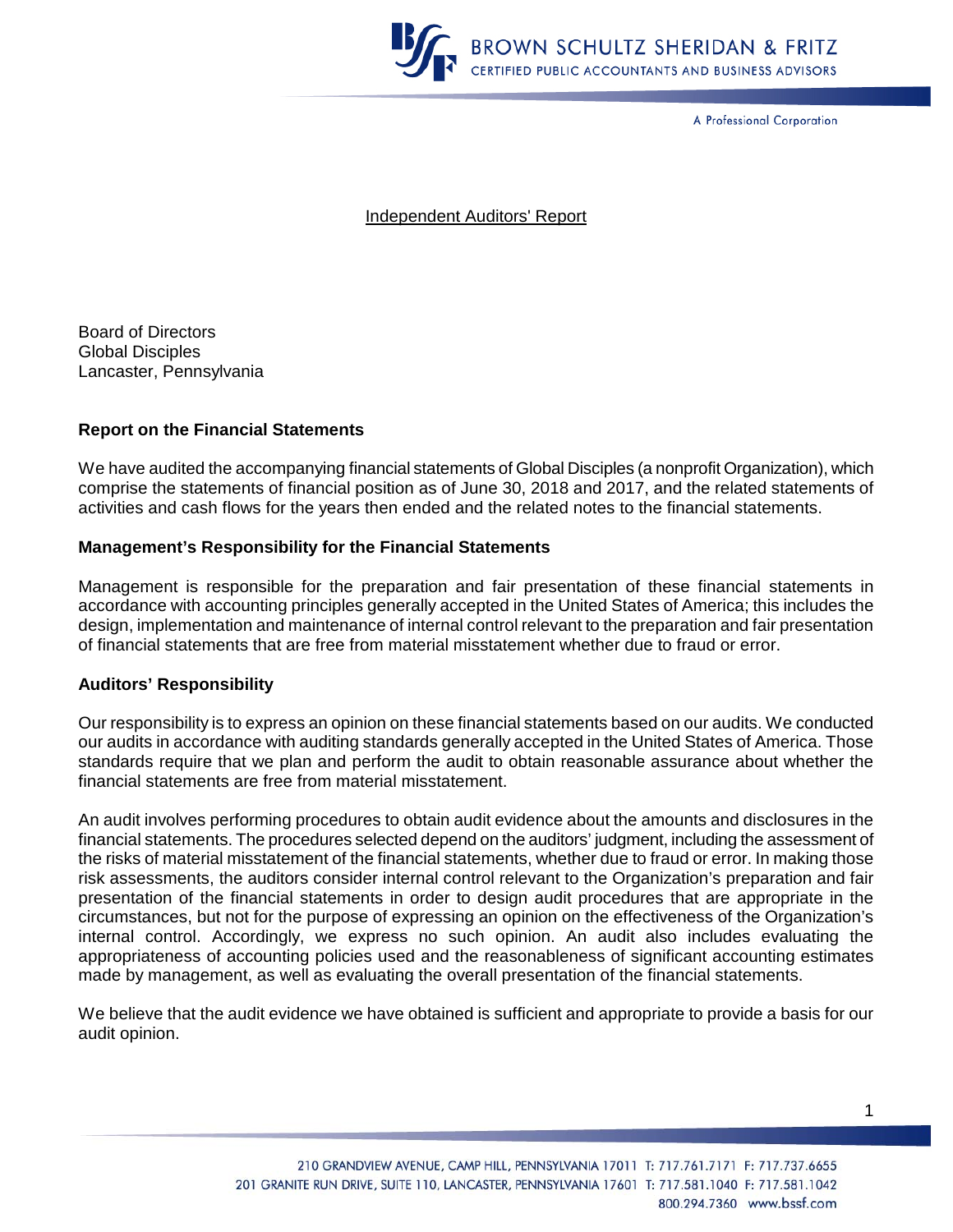## **Opinion**

In our opinion, the financial statements referred to above present fairly, in all material respects, the financial position of Global Disciples as of June 30, 2018 and 2017, and the changes in its net assets and its cash flows for the years then ended in accordance with accounting principles generally accepted in the United States of America.

Brown Schultz Skiden's Fitz

Lancaster, Pennsylvania December 28, 2018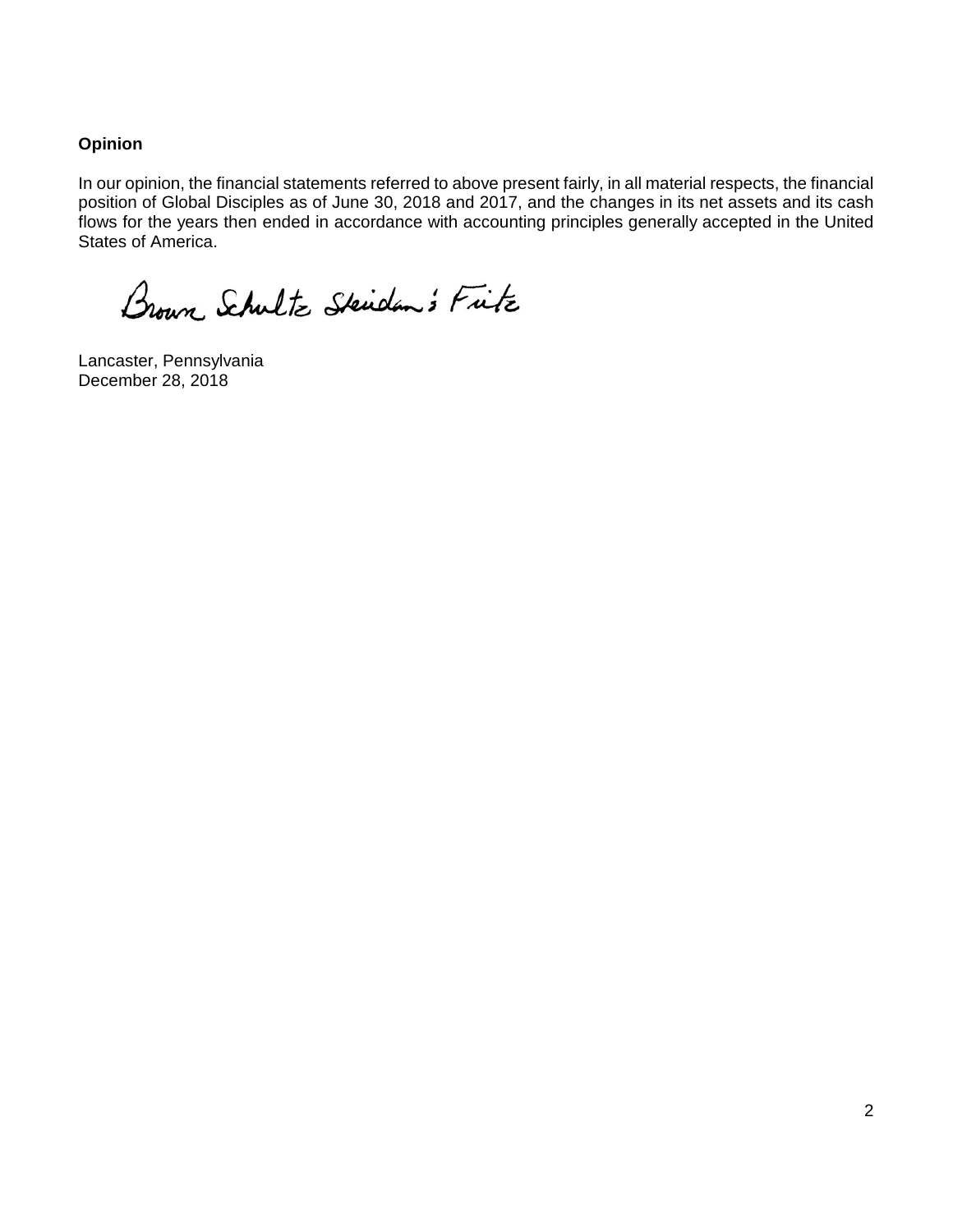## STATEMENTS OF FINANCIAL POSITION – JUNE 30, 2018 AND 2017

# ASSETS

|                                                           | 2018            | 2017            |
|-----------------------------------------------------------|-----------------|-----------------|
| Cash                                                      | \$<br>768,351   | \$<br>609,036   |
| Receivables:<br>Contributions                             | 244,970         | 107,993         |
| Promise to give, current portion<br>Other                 | 10,193          | 33,344<br>5,230 |
| Investments                                               | 566,734         | 157,433         |
| Prepaid expenses                                          | 3,330           | 5,179           |
|                                                           | 1,593,578       | 918,215         |
|                                                           |                 |                 |
| Equipment                                                 | 90,447          | 90,399          |
| Leasehold improvements                                    | 84,837          | 84,837          |
|                                                           |                 |                 |
|                                                           | 175,284         | 175,236         |
| Less accumulated depreciation                             | 143,996         | 131,786         |
|                                                           | 31,288          | 43,450          |
|                                                           |                 |                 |
| Cash restricted for retirement of international employees | 20,993          | 73,391          |
| Security deposit                                          | 799             | 799             |
|                                                           | 21,792          | 74,190          |
|                                                           |                 |                 |
| <b>Total assets</b>                                       | \$<br>1,646,658 | \$<br>1,035,855 |

See notes to financial statements.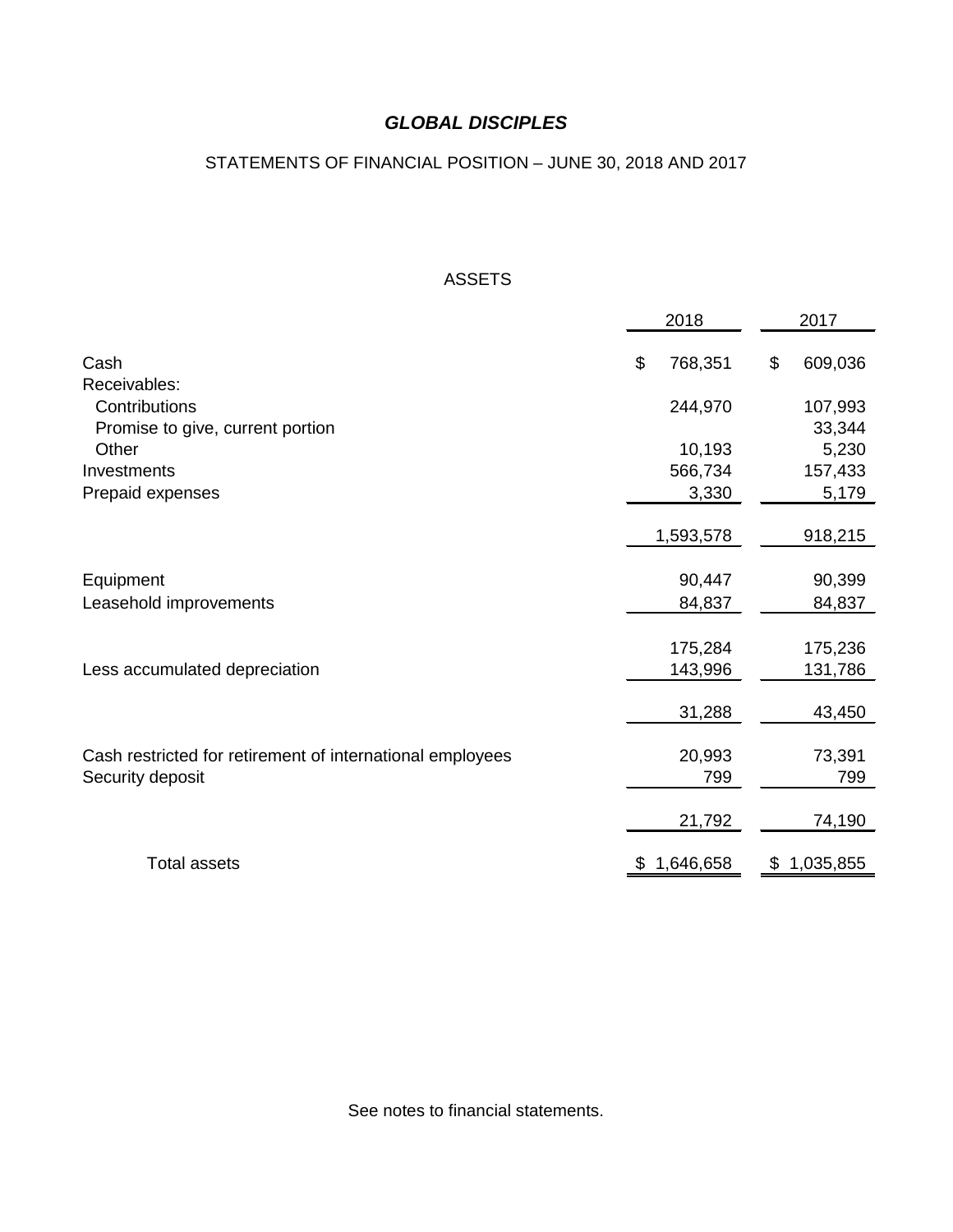# LIABILITIES AND NET ASSETS

|                                                                                                                               | 2018                    | 2017                             |  |
|-------------------------------------------------------------------------------------------------------------------------------|-------------------------|----------------------------------|--|
| Liabilities:<br>Accounts payable<br>Due to related party<br>Accrued expenses                                                  | \$<br>51,669<br>161,521 | \$<br>51,949<br>1,800<br>166,978 |  |
| <b>Total liabilities</b>                                                                                                      | 213,190                 | 220,727                          |  |
| Net assets:<br>Unrestricted:<br>Undesignated<br>Designated grant funds:<br><b>GDT Alliance Fund</b><br><b>Generosity Fund</b> | 1,023,170<br>17,813     | 567,835<br>24,201<br>33,812      |  |
| Temporarily restricted                                                                                                        | 1,040,983<br>392,485    | 625,848<br>189,280               |  |
| Total net assets                                                                                                              | 1,433,468               | 815,128                          |  |
| Total liabilities and net assets                                                                                              | 1,646,658               | 1,035,855<br>\$                  |  |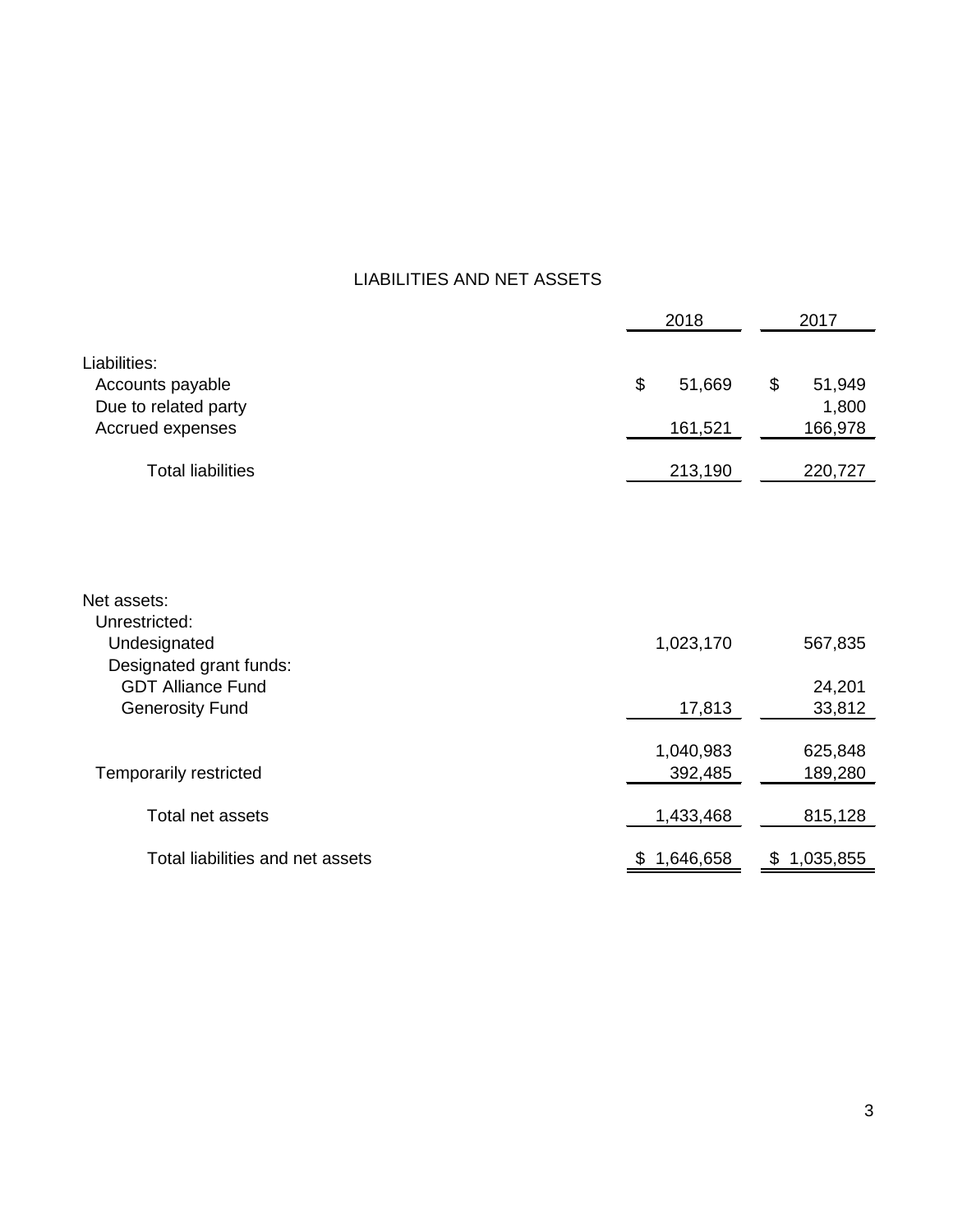# STATEMENTS OF ACTIVITIES

# YEARS ENDED JUNE 30, 2018 AND 2017

|                                              | 2018        | 2017                     |
|----------------------------------------------|-------------|--------------------------|
| Changes in unrestricted net assets:          |             |                          |
| Revenue and other support:                   |             |                          |
| Contributions:                               |             |                          |
| Grants                                       | \$<br>4,447 | $\mathfrak{L}$<br>76,850 |
| Other                                        | 4,849,041   | 3,297,364                |
| Honorariums                                  | 6,861       | 3,150                    |
| Investment income                            | 2,892       | 1,737                    |
| Special events                               |             | 760                      |
|                                              |             |                          |
| Total revenue and other support              | 4,863,241   | 3,379,861                |
|                                              |             |                          |
| Net assets released from restrictions        | 578,634     | 825,431                  |
|                                              |             |                          |
| Total unrestricted revenue and other support | 5,441,875   | 4,205,292                |
|                                              |             |                          |
| Expenses:                                    |             |                          |
| Program expenses:                            |             |                          |
| Training and education                       | 4,121,897   | 3,212,205                |
| Network development                          | 35,107      | 300,824                  |
| Total program expenses                       | 4,157,004   | 3,513,029                |
|                                              |             |                          |
| Supporting services:                         |             |                          |
| General and administrative                   | 370,899     | 409,861                  |
| Fundraising                                  | 498,837     | 332,425                  |
|                                              |             |                          |
| Total supporting expenses                    | 869,736     | 742,286                  |
|                                              |             |                          |
| <b>Total expenses</b>                        | 5,026,740   | 4,255,315                |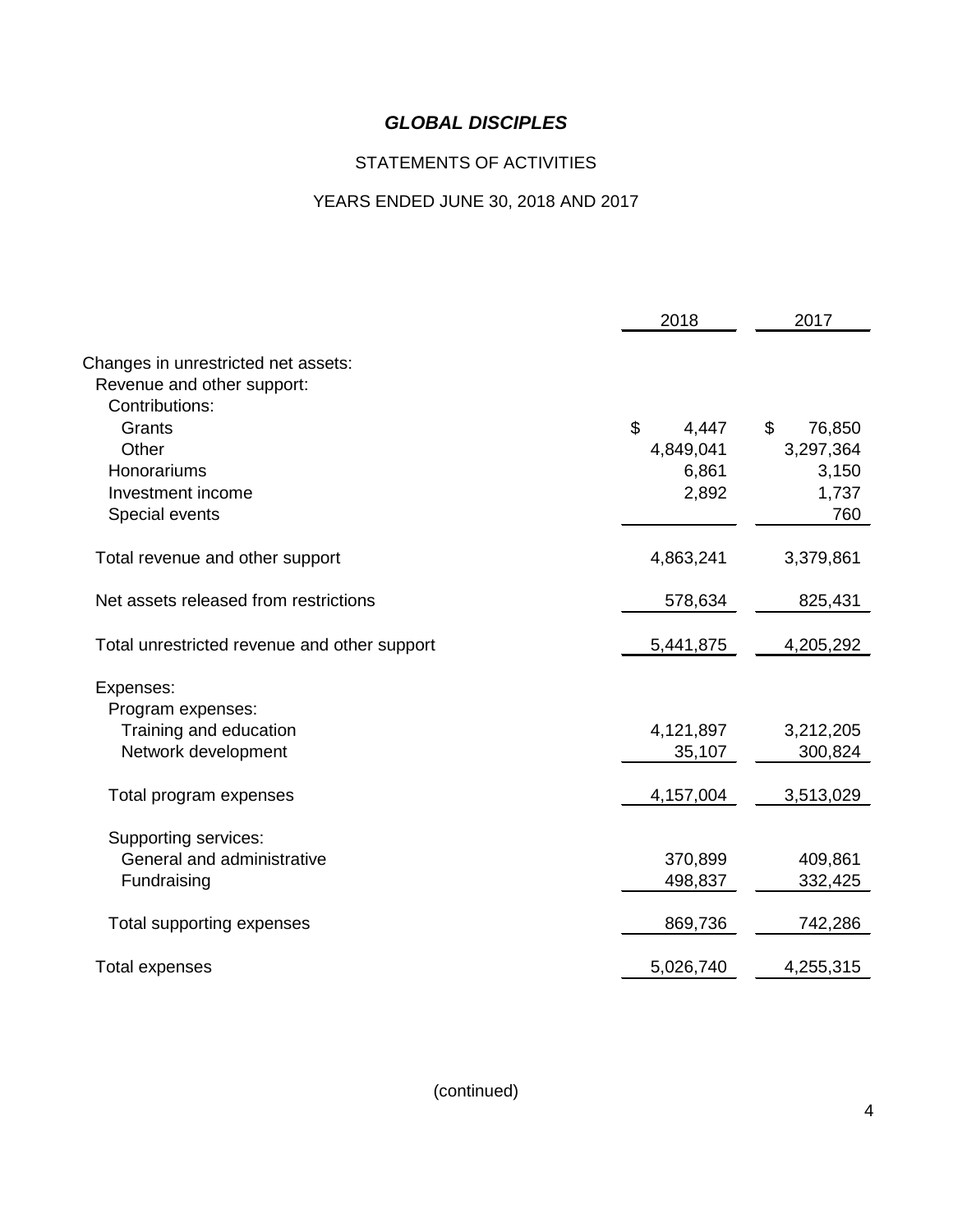# STATEMENTS OF ACTIVITIES (CONTINUED)

# YEARS ENDED JUNE 30, 2018 AND 2017

| 2018          | 2017           |
|---------------|----------------|
| 415,135<br>\$ | (50,023)<br>\$ |
|               |                |
|               |                |
| 112,735       | 233,285        |
| 3,117         | 62,347         |
| 51,187        | 116,866        |
| 339,800       | 362,813        |
| 275,000       | 155,936        |
| (578, 634)    | (825,431)      |
| 203,205       | 105,816        |
| 618,340       | 55,793         |
|               |                |
| 815,128       | 759,335        |
| 1,433,468     | 815,128        |
|               |                |

See notes to financial statements.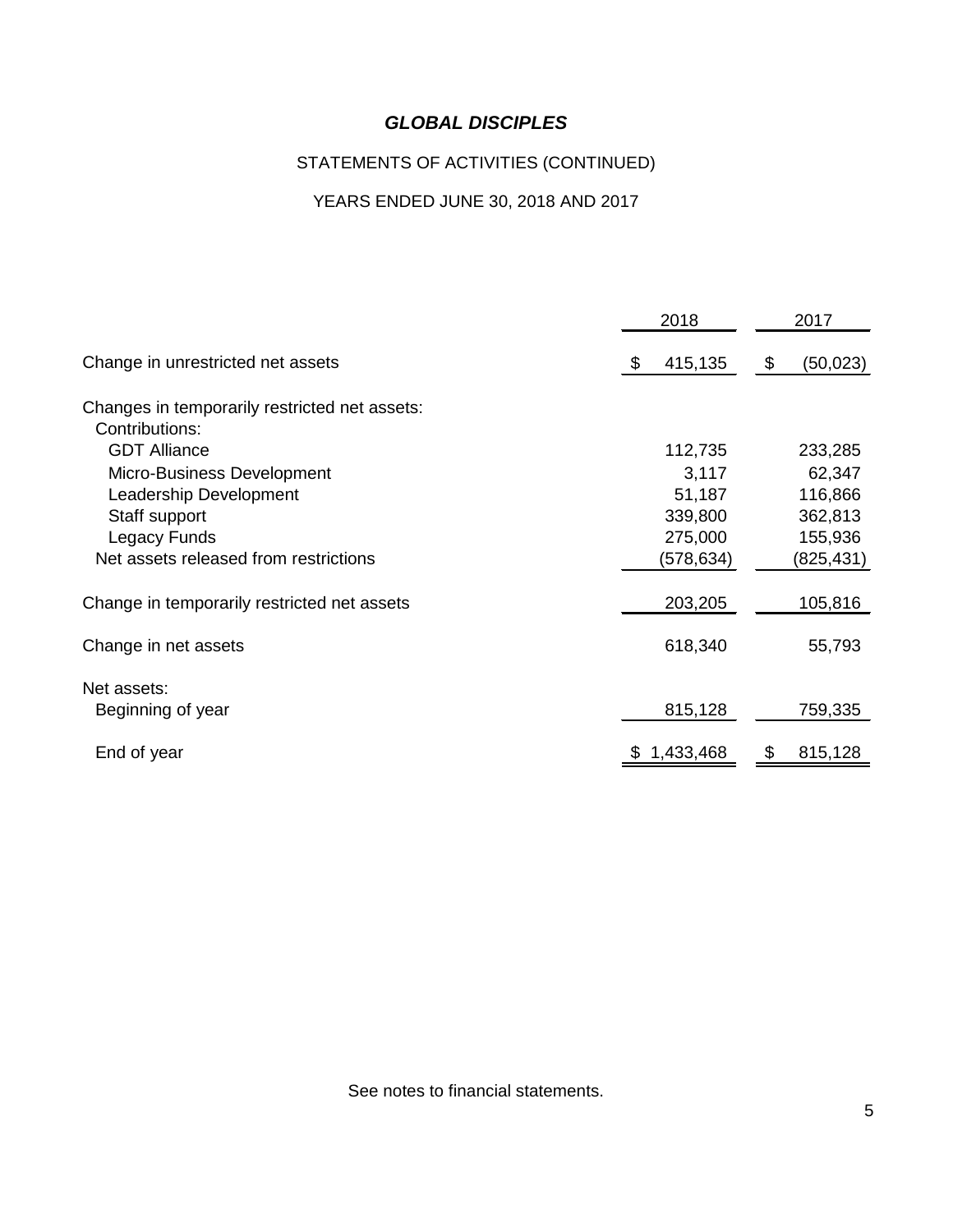# STATEMENTS OF CASH FLOWS

# YEARS ENDED JUNE 30, 2018 AND 2017

|                                                           | 2018                      | 2017                                |
|-----------------------------------------------------------|---------------------------|-------------------------------------|
| Cash flows from operating activities:                     |                           |                                     |
| Change in net assets                                      | 618,340<br>$\mathfrak{S}$ | $\boldsymbol{\mathsf{S}}$<br>55,793 |
| Adjustments:                                              |                           |                                     |
| Depreciation                                              | 16,406                    | 22,986                              |
| Loss on disposal of equipment                             | 319                       |                                     |
| Unrealized (gain) loss on investments                     | 2,770                     | (1, 497)                            |
| Realized gain on investments                              | (1,209)                   |                                     |
| Change in:                                                |                           |                                     |
| Receivables:                                              |                           |                                     |
| Contributions                                             | (136, 977)                | 6,158                               |
| Promise to give                                           | 33,344                    | 50,120                              |
| Other                                                     | (4,963)                   | (5,230)                             |
| Prepaid expenses                                          | 1,849                     | (3,859)                             |
| Cash restricted for retirement of international employees | 52,398                    | (30, 268)                           |
| Accounts payable                                          | (280)                     | 21,969                              |
| Due to related party                                      | (1,800)                   |                                     |
| Accrued expenses                                          | (5, 457)                  | 63,776                              |
| Total adjustments                                         | (43,600)                  | 124,155                             |
| Net cash provided by operating activities                 | 574,740                   | 179,948                             |
| Cash flows from investing activities:                     |                           |                                     |
| Purchase of equipment                                     | (4, 563)                  |                                     |
| Proceeds from sale of investments                         | 23,870                    |                                     |
| Purchase of investments                                   | (434,732)                 | (155,936)                           |
| Net cash used in investing activities                     | (415, 425)                | (155, 936)                          |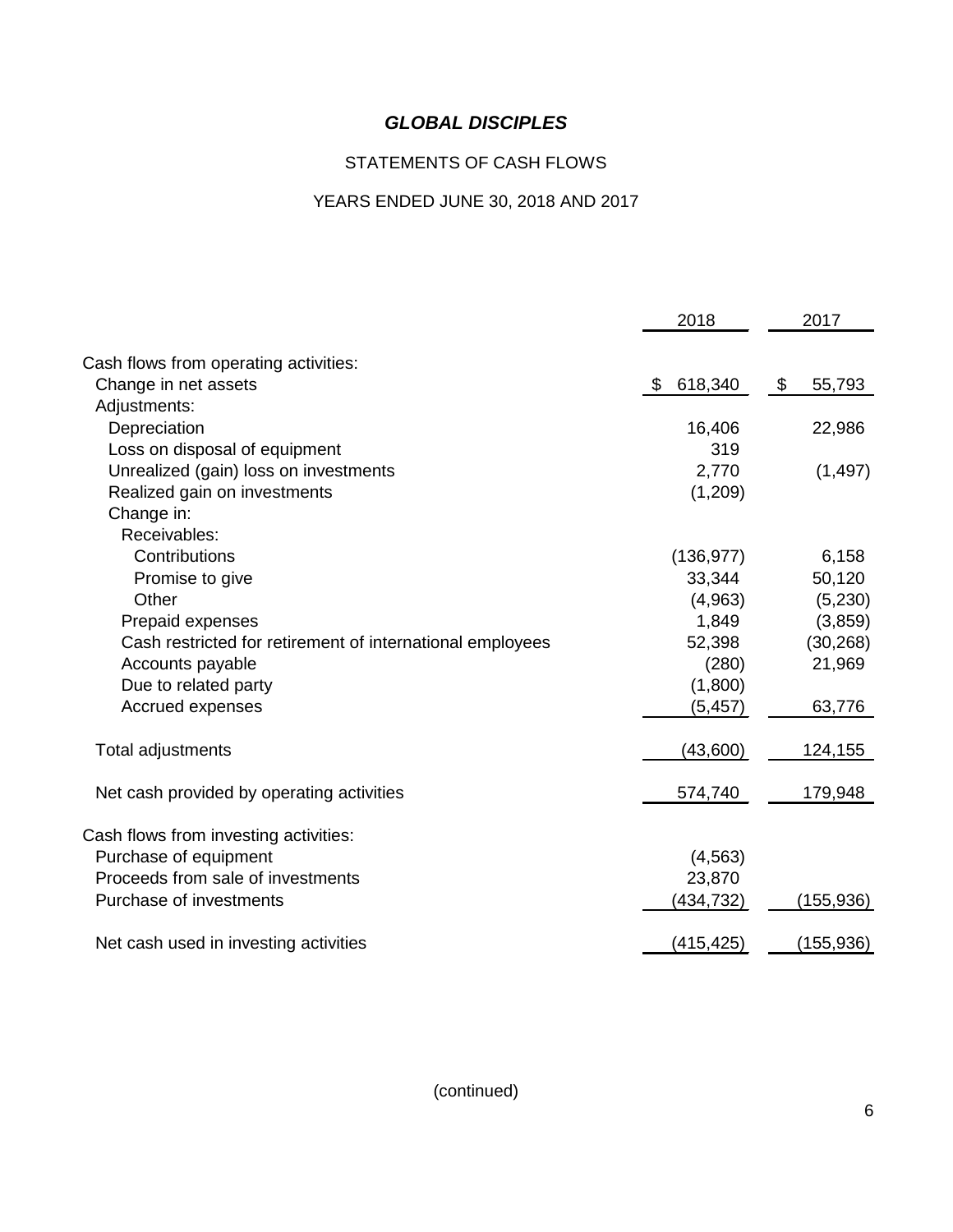# STATEMENTS OF CASH FLOWS (CONTINUED)

# YEARS ENDED JUNE 30, 2018 AND 2017

|                                                                                                                                | 2018          | 2017          |
|--------------------------------------------------------------------------------------------------------------------------------|---------------|---------------|
| Net increase in cash                                                                                                           | \$<br>159,315 | \$<br>24,012  |
| Cash:<br><b>Beginning</b>                                                                                                      | 609,036       | 585,024       |
| Ending                                                                                                                         | \$<br>768,351 | \$<br>609,036 |
| Supplemental disclosure of cash flow information:<br>Cash paid during the year for interest,<br>which is also interest expense | \$<br>2,240   | \$<br>383     |

See notes to financial statements.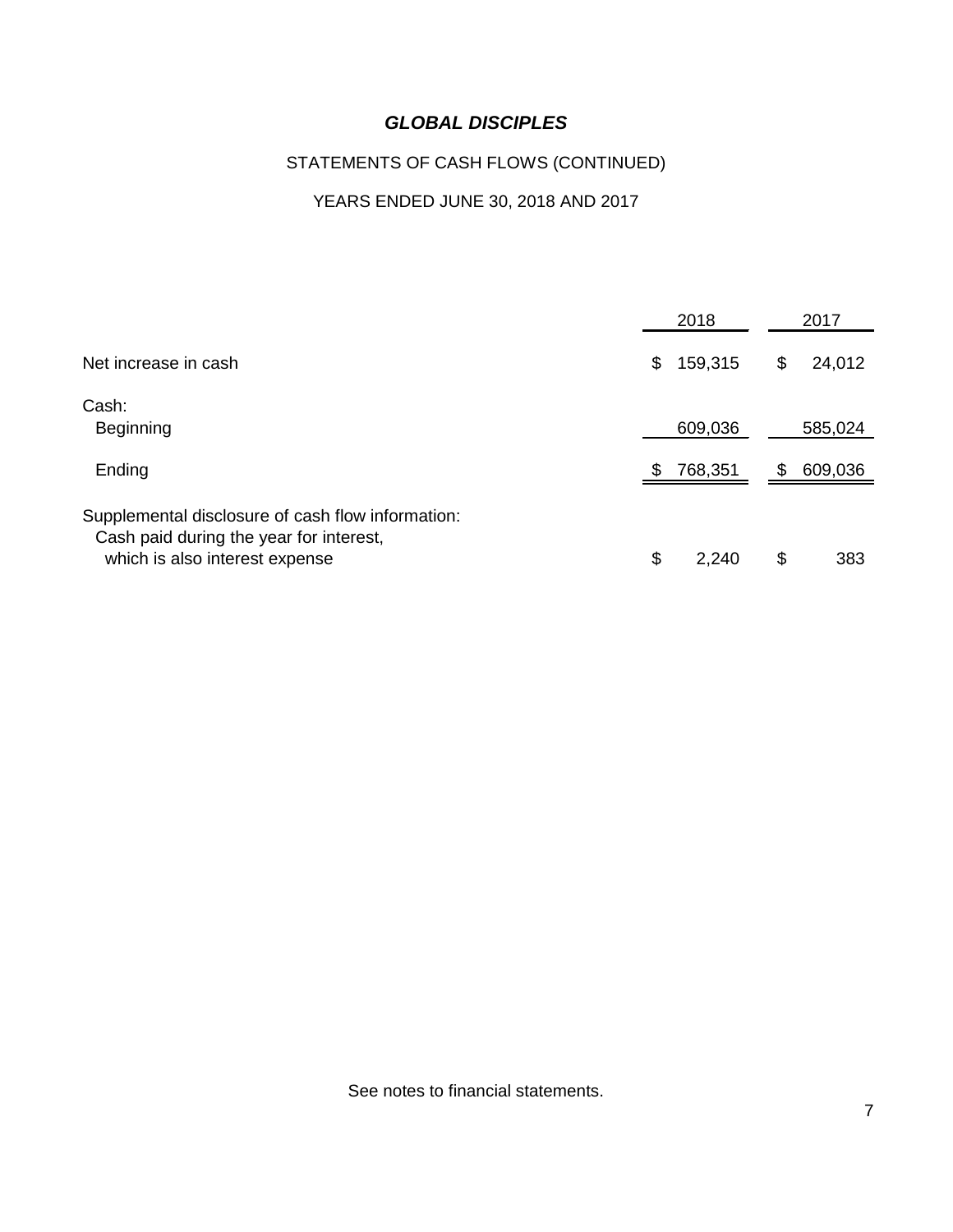## NOTES TO FINANCIAL STATEMENTS

### YEARS ENDED JUNE 30, 2018 AND 2017

### **1. Description of the Organization and activities:**

*Description of the Organization:*

- Global Disciples (the Organization) is incorporated under the Pennsylvania Nonprofit Corporation Law. Global Disciples receives support primarily from individuals and other not-for-profit organizations with a similar focus (the Alliance).
- The board approved merging the operations of Global Disciples Foundation (the Foundation), a related entity, with the Organization effective January 1, 2017. The Foundation remains a separate organization with its own governing body, but the Foundation's operations are inactive as a result of the merger, and all employees of the Foundation are now considered employees of the Organization.

#### *Activities:*

- Training and education Global Disciples links with other like-minded organizations to provide various formal and non-formal training and educational options, which equip individuals and groups with the understanding and skills necessary to relate and communicate cross-culturally, to study or work internationally or to live responsibly as global citizens.
- The 10% Funds of Global Disciples (the 10% Funds) Global Disciples has made a commitment, through these funds, to give at least 10% of all unrestricted general contributions received by Global Disciples to other organizations that have a similar focus to one of the three areas that Global Disciples has identified as priority globally: cross-cultural training, micro-business development in least advantaged areas and leadership development. The two funds discussed below receive a percentage of the 10% Funds:
	- The *Alliance Fund* is the vehicle for receiving and dispersing the 10% Funds from general contributions applied toward the cross-cultural training activities of Global Disciples. Through June 30, 2018, substantially all recipients of these Grant Funds related to the GDT Alliance. All member programs of the GDT Alliance contribute 2% or more of their program budget to this fund as well. The balance of the funding of this program comes from the general fund of Global Disciples and donor restricted contributions. The funds are used as seed funds to help launch new cross-cultural training programs, for micro-business development and for program leadership development, travel and mentoring.
	- The *Generosity Fund* receives a small portion of the 10% Funds which are made available for new initiatives, special projects or immediate urgent needs of organizations and individuals closely affiliated with the Alliance.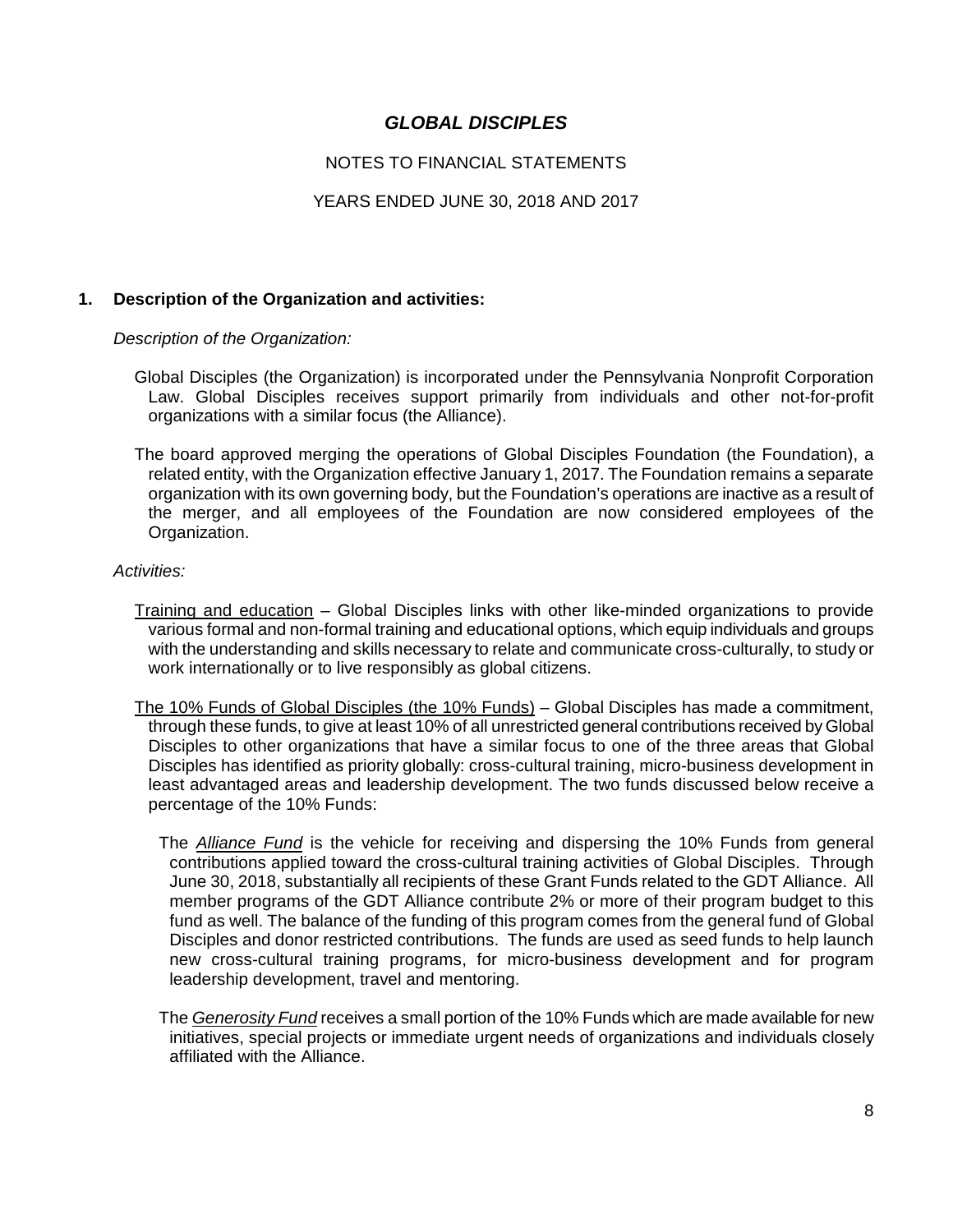## NOTES TO FINANCIAL STATEMENTS (CONTINUED)

## YEARS ENDED JUNE 30, 2018 AND 2017

### **2. Summary of significant accounting policies:**

#### *Basis of accounting:*

The financial statements of the Organization have been prepared on the accrual basis of accounting and, accordingly, reflect all significant receivables, payables and other liabilities.

#### *Basis of presentation:*

Financial statement presentation follows the requirements of the Financial Accounting Standards Board (FASB) as codified in FASB Accounting Standards Codification (ASC) 958, *Not-for-Profit Entities*. Under ASC 958, the Organization is required to report information regarding its financial position and activities in up to three classes of net assets: unrestricted net assets, temporarily restricted net assets and permanently restricted net assets.

#### *Use of estimates:*

The preparation of financial statements in accordance with generally accepted accounting principles requires management to make estimates and assumptions that affect certain reported amounts and disclosures. Accordingly, actual results could differ from those estimates.

#### *Promise to give:*

The promise to give is stated at outstanding balance, less a discount to present value. The promise to give that is expected to be received in more than one year is discounted to present value using a risk adjusted rate of return. Any unpaid balance remaining after the stated payment terms is considered past due. The remainder of the promise to give was paid as of June 30, 2018.

#### *Foreign currency:*

The statement of financial position reflects a foreign pledge receivable in the U.S. dollar equivalent using the rate of exchange at year end. Contributions were recognized using the exchange rate at the pledge date. Subsequent gains and losses are calculated based on the exchange rate at fiscal year end. The amount of foreign exchange gain (loss) included in the statement of activities for the years ended June 30, 2018 and 2017 was \$(289) and \$3,825, respectively.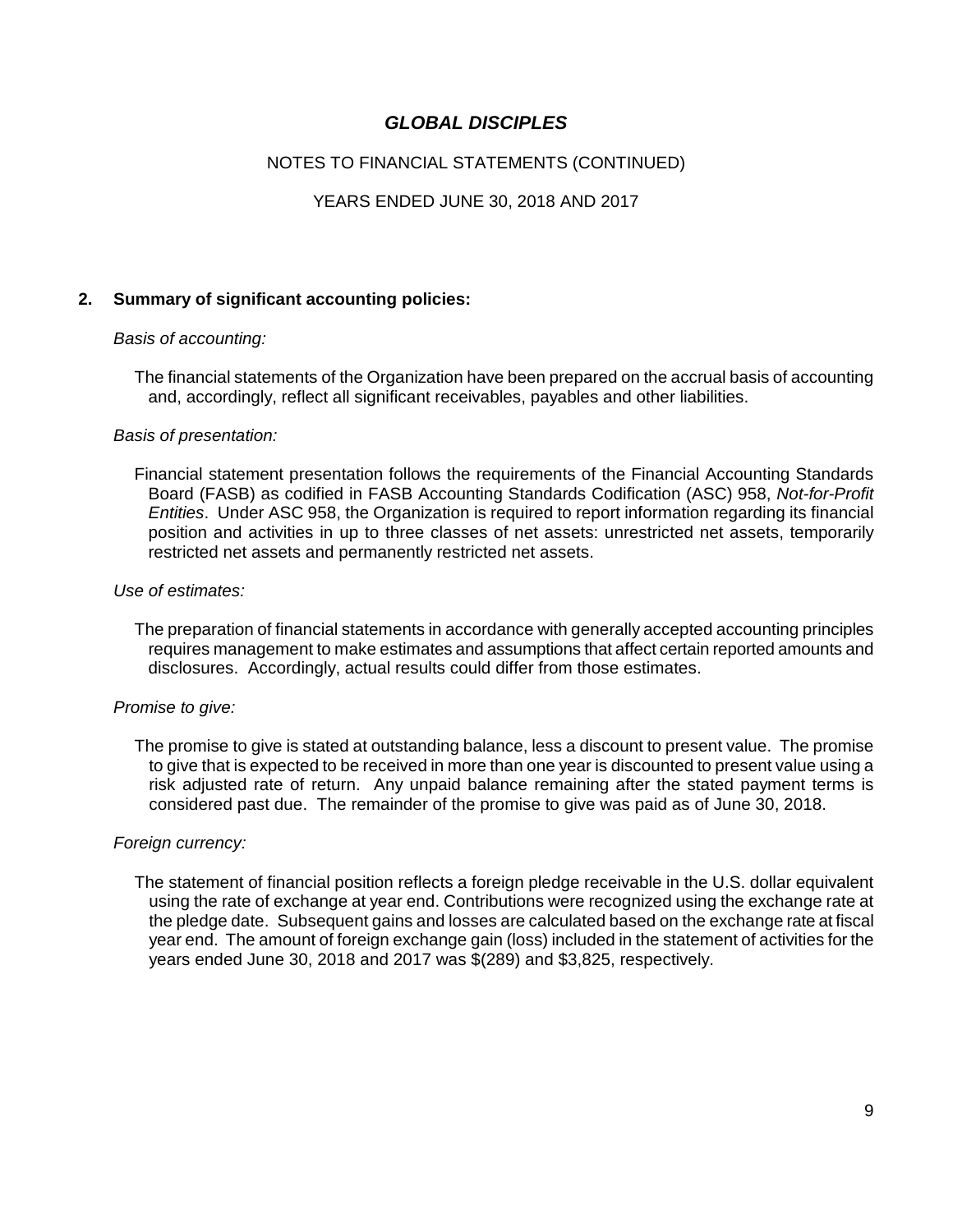## NOTES TO FINANCIAL STATEMENTS (CONTINUED)

## YEARS ENDED JUNE 30, 2018 AND 2017

## **2. Summary of significant accounting policies (continued):**

### *Investments:*

Investments are carried at fair value. Investments in mutual funds with readily determinable fair values are valued at their quoted market price. Unrealized gains and losses are included in the change in unrestricted net assets.

#### *Concentration:*

#### Cash:

The Organization maintains cash balances at two financial institutions. At June 30, 2018, cash balances exceeded the Federal Deposit Insurance Corporation (FDIC) limit by \$516,069.

#### Promise to give:

The Organization received a promise to give in future years from one donor comprising 100% of the remaining amount outstanding at June 30, 2017. There were no promises to give at June 30, 2018.

#### *Equipment, leasehold improvements and depreciation:*

These assets are stated at cost, or fair value at date of donation, and depreciated using straight-line and accelerated methods over the estimated useful lives of the assets, which for leasehold improvements includes the optional renewal periods.

#### *Revenue recognition:*

The Organization reports gifts of cash and other assets as restricted support if they are received with stipulations that limit the use of the donated asset. When a donor restriction expires, that is, when a stipulated time restriction ends or purpose restriction is accomplished, temporarily restricted net assets are reclassified to unrestricted net assets and reported in the statements of activities as net assets released from restrictions.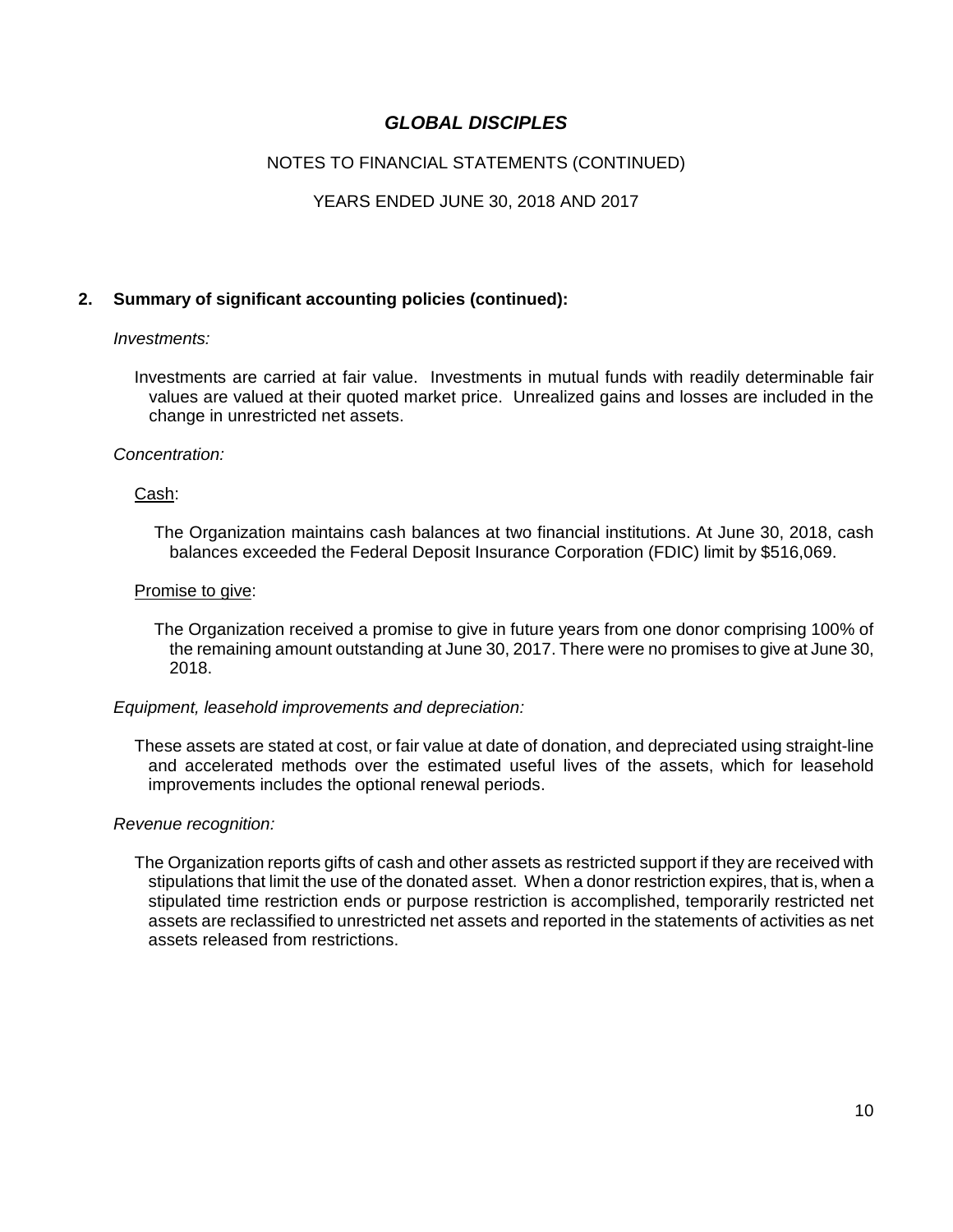## NOTES TO FINANCIAL STATEMENTS (CONTINUED)

## YEARS ENDED JUNE 30, 2018 AND 2017

## **2. Summary of significant accounting policies (continued):**

*Recently issued accounting standards:*

#### Revenue:

FASB ASU 2014-09, *Revenue from Contracts and Customers (Topic 606)*, with effective dates amended by FASB ASU 2015-14, is effective for the Organization's 2020 fiscal year end and identifies specific steps to be applied to properly recognize revenue from customer contracts. Under the standard, revenue recognition is determined using a five-step model which identifies customer contracts, identifies performance obligations in each contract, determines transaction price, allocates transaction price to performance obligations and recognizes revenue when or as the performance obligations are satisfied. The standard permits the use of either the retrospective or cumulative effect transition method. The Organization is evaluating the effect that ASU 2014-09 will have on the Organization's financial statements. The Organization has not yet selected a transition method, nor has it determined the effect of the standard on its ongoing financial reporting.

#### Leases:

FASB ASU 2016-02, *Leases*, is effective for the Organization's 2021 fiscal year end and requires that all leases with terms of more than 12 months be recognized as assets and liabilities on the balance sheet. Recognition of these lease assets and lease liabilities represents a change from previous generally accepted accounting principles (GAAP), which did not require lease assets and lease liabilities to be recognized for operating leases. Qualitative disclosures along with specific quantitative disclosures will be required to provide enough information to supplement the amounts recorded in the financial statements so that users can understand more about the nature of an entity's leasing activities.

The Organization will be required to recognize and measure leases at the beginning of the earliest period presented using a modified retrospective approach, which includes a number of optional practical expedients that the Organization may elect to apply. At adoption, the Organization will recognize a right-of-use asset and a lease liability initially measured at the present value of its operating lease payments. The Organization is currently evaluating the impacts of adopting this guidance on its financial position, results of operations and cash flows.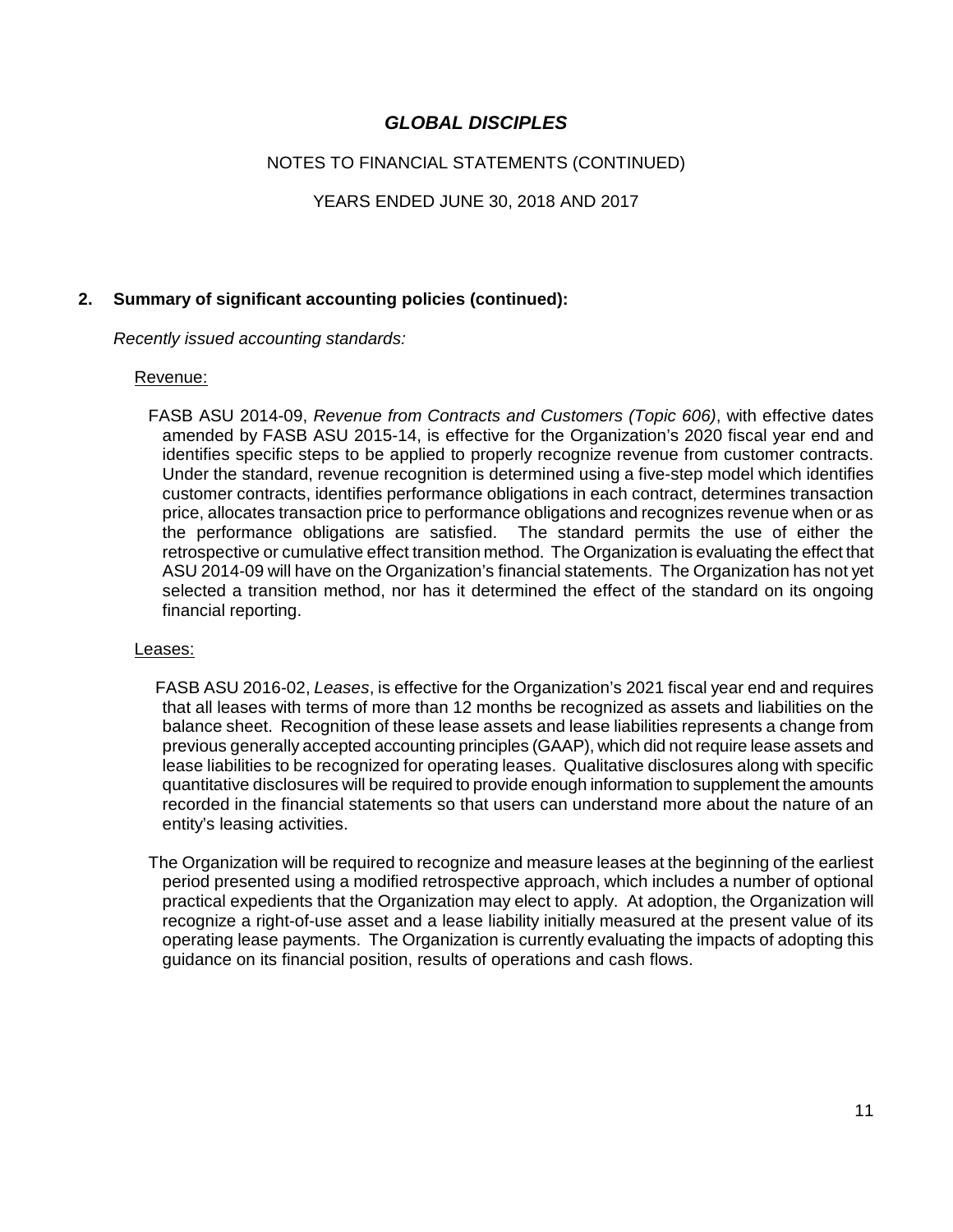## NOTES TO FINANCIAL STATEMENTS (CONTINUED)

## YEARS ENDED JUNE 30, 2018 AND 2017

## **2. Summary of significant accounting policies (continued):**

*Recently issued accounting standards (continued):*

#### Not-for-profit entities:

In August 2016, the Financial Accounting Standards Board issued Accounting Standards Update (ASU) 2016-14, *Not-for-Profit Entities (Topic 958): Presentation of Financial Statements of Notfor-Profit Entities*, which provides more relevant information about available resources (and the changes in those resources) to donors, grantors, creditors and other users. The most significant aspects of the ASU are as follows: (1) the ASU replaces the current presentation of three classes of net assets (unrestricted, temporarily restricted and permanently restricted) with two classes of net assets – net assets with donor restrictions and net assets without donor restrictions, as well as the currently required amount for total net assets, (2) the ASU expands the disclosures about the nature and amount of any donor restrictions, board designations of net assets without donor restrictions, as well as any underwater endowment funds, (3) the ASU requires expenses to be presented by nature and function, as well as an analysis of the allocation of these expenses and (4) the ASU requires specific quantitative and qualitative disclosures to improve the ability of financial statement users to assess the entity's available financial resources and the methods by which it manages liquidity and liquidity risk. ASU 2016-14 is to be applied retrospectively and is effective for years beginning after December 15, 2017. The Organization will be evaluating the impact this standard will have on its financial statements and related disclosures.

#### *Subsequent events:*

The Organization has evaluated its June 30, 2018 financial statements for subsequent events through December 28, 2018, the date which the financial statements were available to be issued.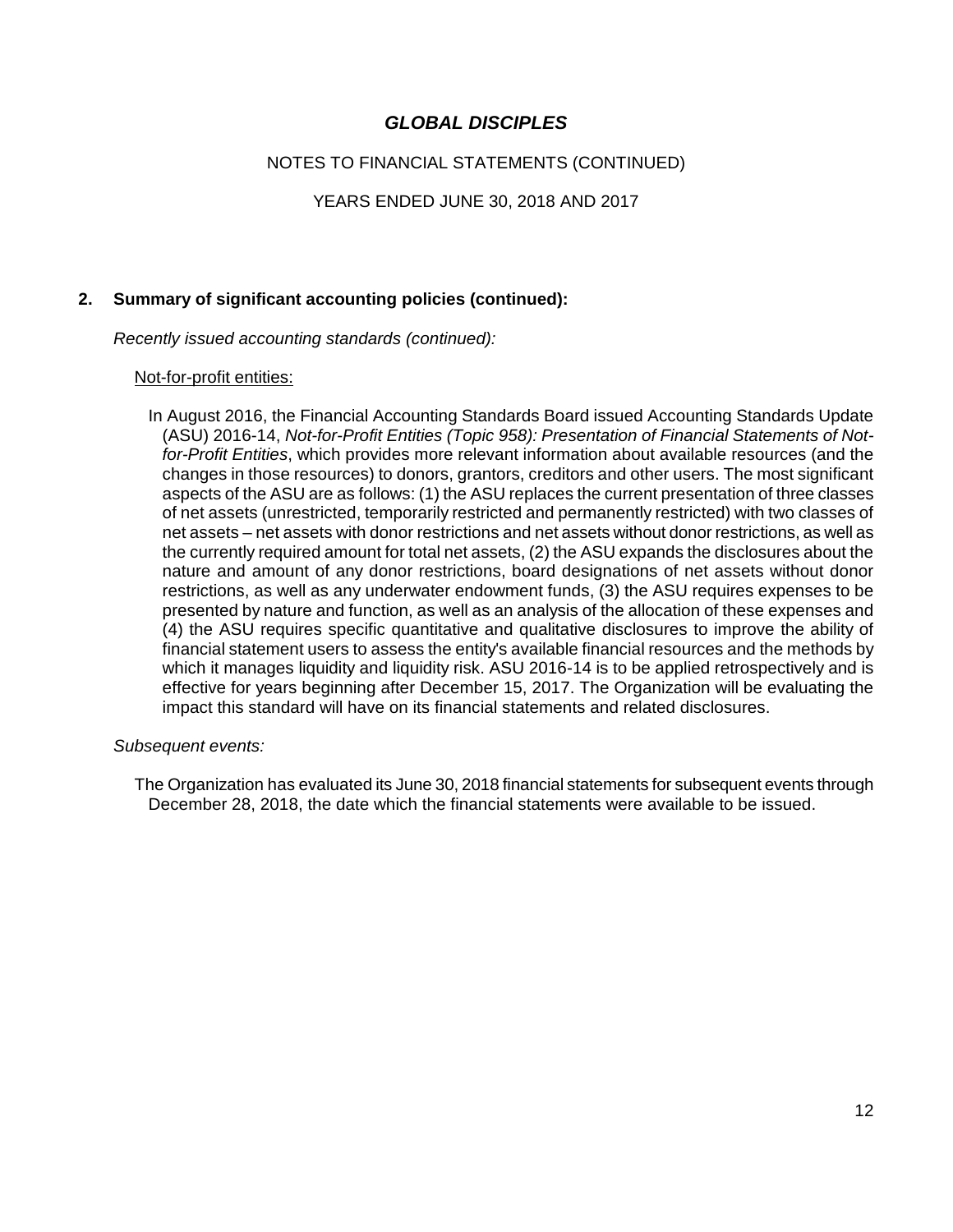## NOTES TO FINANCIAL STATEMENTS (CONTINUED)

## YEARS ENDED JUNE 30, 2018 AND 2017

### **3. Promise to give:**

During the year ended June 30, 2015, the Organization received a promise to give based on a foreign currency. The promise to give adjusted for the foreign currency exchange rate at June 30, 2017 is as follows:

|                                         | 2017     |
|-----------------------------------------|----------|
| Unconditional promise to give           | \$34,470 |
| Less unamortized present value discount | 1,126    |
| Net unconditional promise to give       | \$33,344 |

The \$33,344 promise to give at June 30, 2017 was received in fiscal year 2018. There were no promises to give as of June 30, 2018.

#### **4. Line of credit:**

The Organization has a \$150,000 line of credit which is renewable annually. It accrues interest at 4.25% and is secured by the assets of the Organization. There was no outstanding balance at June 30, 2018 and 2017.

### **5. Investments:**

The Legacy Fund was opened during the fiscal year ended June 30, 2017. Global Disciples will withdraw 20% of the original year's contributions of \$155,936 plus any accrued interest, per year, for the next five years for the purpose of providing seed funds for Global Disciples to launch new training programs. Additional contributions to the funds will also be withdrawn at a rate of 20% per year plus any accrued interest. The fair value of the Legacy Fund at June 30, 2018 and 2017 was \$236,845 and \$157,433, respectively. During the year ended June 30, 2018, contributions to the Legacy Fund were \$275,000 and withdrawals were \$38,451.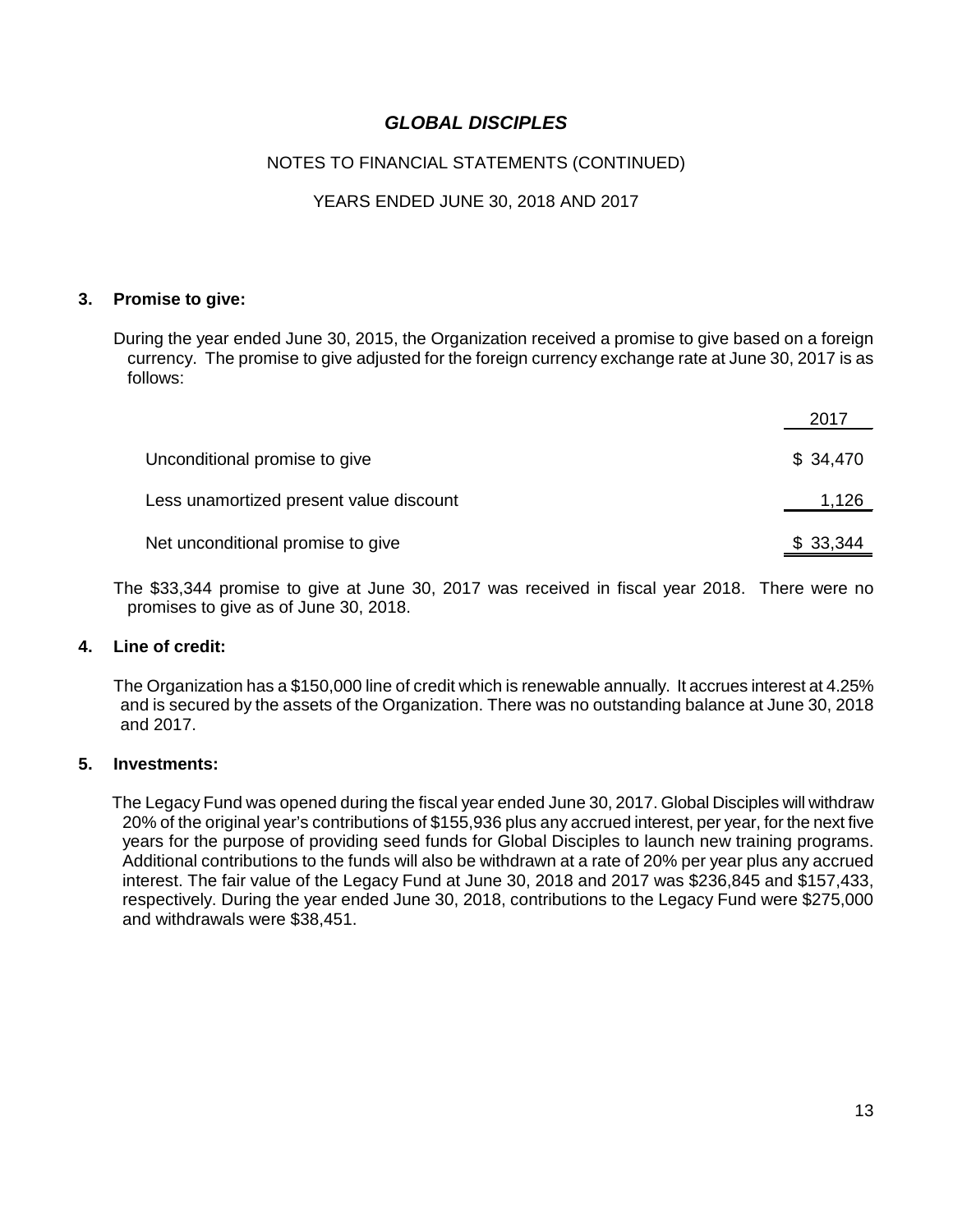# NOTES TO FINANCIAL STATEMENTS (CONTINUED)

# YEARS ENDED JUNE 30, 2018 AND 2017

## **5. Investments (continued):**

The following table represents the investments held at June 30:

|                                                           |                                    | 2018                               |                                     |
|-----------------------------------------------------------|------------------------------------|------------------------------------|-------------------------------------|
|                                                           |                                    | Fair                               | Unrealized<br>appreciation          |
|                                                           | Cost                               | value                              | (depreciation)                      |
| Fixed income mutual funds<br>Equity mutual funds<br>Other | 345,692<br>\$<br>171,279<br>52,533 | \$<br>341,349<br>174,291<br>51,094 | \$<br>(4, 343)<br>3,012<br>(1, 439) |
|                                                           |                                    |                                    |                                     |
| <b>Total investments</b>                                  | 569,504<br>S                       | 566,734<br>\$.                     | \$<br>(2,770)                       |
|                                                           |                                    | 2017                               |                                     |
|                                                           |                                    |                                    | Unrealized                          |
|                                                           |                                    | Fair                               | appreciation                        |
|                                                           | Cost                               | value                              | (depreciation)                      |
| Fixed income mutual funds                                 | \$<br>95,032                       | \$<br>94,793                       | \$<br>(239)                         |
| Equity mutual funds<br>Other                              | 46,728<br>14,176                   | 48,400<br>14,240                   | 1,672<br>64                         |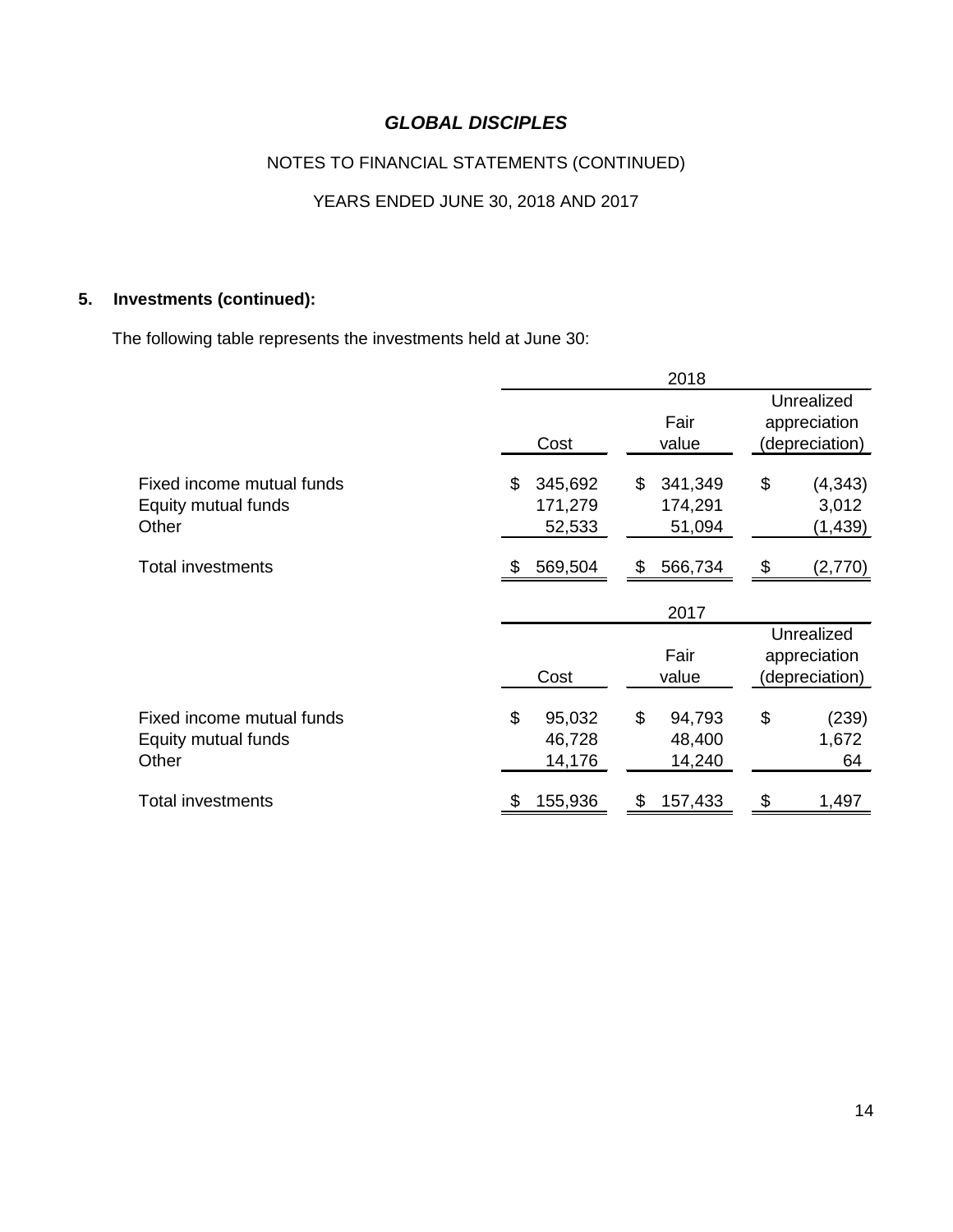## NOTES TO FINANCIAL STATEMENTS (CONTINUED)

## YEARS ENDED JUNE 30, 2018 AND 2017

#### **6. Fair value measurements:**

The Organization follows Financial Accounting Standards Board (FASB) Accounting Standards Codification (ASC) 820, *Fair Value Measurement*, which defines fair value, establishes a framework for measuring fair value in generally accepted accounting principles (GAAP) and requires expanded disclosures about fair value measurements. FASB ASC 820 establishes a hierarchy that ranks the quality and reliability of inputs, or assumptions, used in the determination of fair value and requires financial assets carried at fair value to be classified and disclosed in one of the following three categories:

- Level 1 Quoted prices in active markets for identical assets
- Level 2 Other significant observable inputs (including quoted prices for similar investments, interest rates, prepayment speeds, credit risk, etc.). The Organization does not hold any Level 2 investments.
- Level 3 Significant unobservable inputs (including the Organization's own assumptions in determining the fair value of investments). The Organization does not hold any Level 3 investments.

All Organization investments are classified as Level 1 investments for the years ended June 30, 2018 and 2017.

See Note 2 for a description of the valuation methodologies used for assets carried at fair value.

#### **7. Retirement plan:**

The Organization has a retirement plan which covers all employees (U.S.-based and international) meeting certain age and service requirements. Contributions to the plan are based on 8% of eligible compensation. Contributions totaled \$119,781 and \$66,444 for the years ended June 30, 2018 and 2017, respectively.

Retirement contributions for U.S.-based employees are funded currently to a qualified defined contribution retirement plan. Retirement contributions for international employees are held as restricted cash. Interest earned on these restricted funds accrue for the benefit of the international employees until the staff member terminates employment with Global Disciples. At that time, the employee's allocated share will be forwarded to the staff member.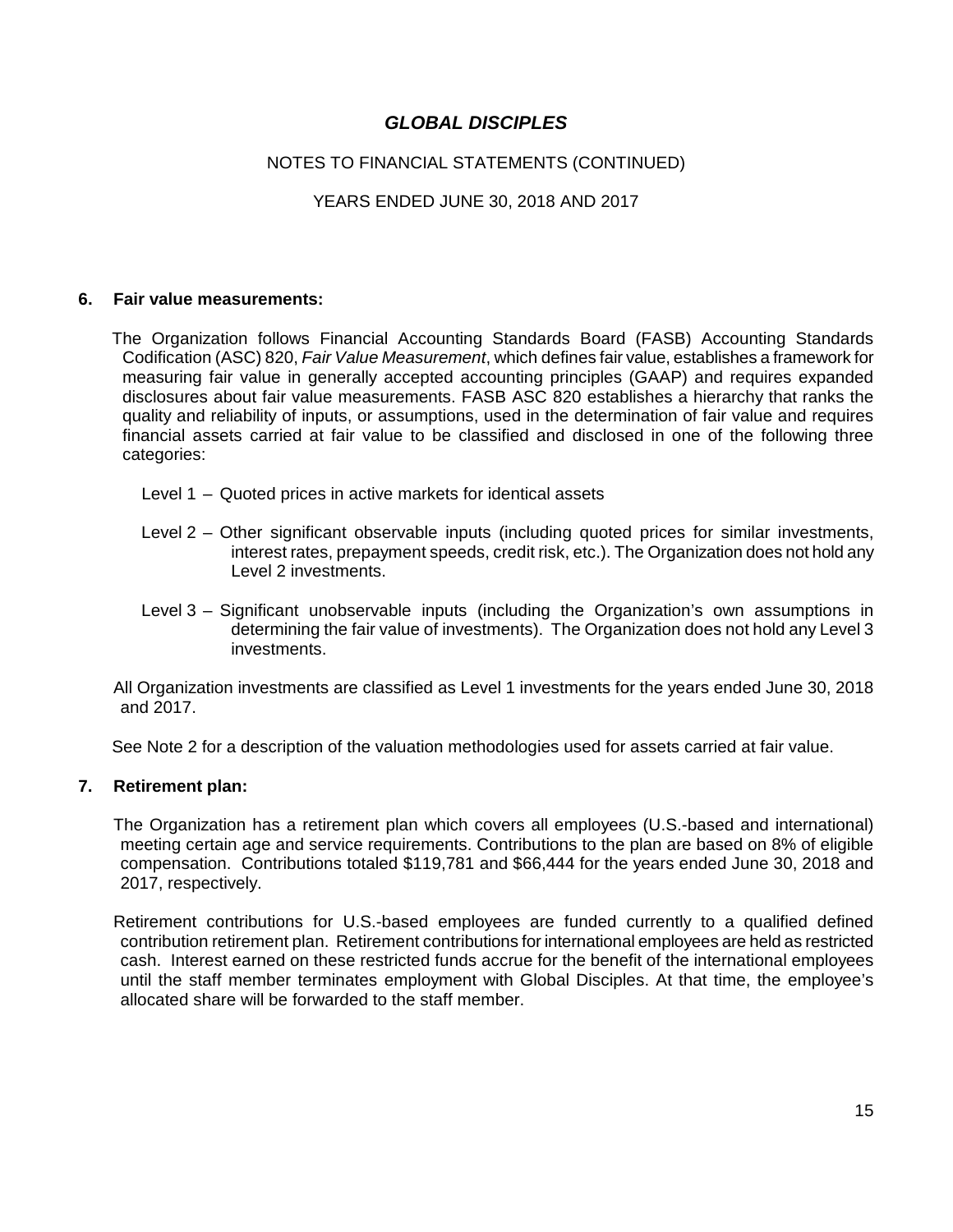## NOTES TO FINANCIAL STATEMENTS (CONTINUED)

## YEARS ENDED JUNE 30, 2018 AND 2017

### **8. Office rent:**

Rent expense totaled \$43,211 and \$43,255 for the years ended June 30, 2018 and 2017, respectively.

The Organization rents office space under a lease agreement which calls for current monthly payments of \$1,209. The monthly rental increases by 3% in August of each year. In addition to the monthly lease, the Organization is responsible for paying the taxes, insurance and maintenance of the building. The lease contains two five-year renewal options. In August 2015, the Organization exercised the second option renewing the lease for an additional five years.

In August 2010, the Organization signed an agreement for additional office space. This agreement is a five-year lease, which calls for current monthly payments of \$840. The monthly rental increases by 3% in September of each year. This lease contains one five-year renewal option. In September 2015, the Organization exercised the option to renew the lease for five years.

The future minimum lease payments under the lease agreements are as follows:

| \$25,242 |
|----------|
| 26,010   |
| 3,068    |
|          |
| 54,320   |
|          |

#### **9. Temporarily restricted net assets:**

Temporarily restricted net assets consist of the following:

|                                                             | 2018          | 2017                   |
|-------------------------------------------------------------|---------------|------------------------|
| Time restriction:<br>For Legacy Fund<br>For promise to give | 392,485<br>\$ | 155,936<br>S<br>33,344 |
|                                                             | 392,485<br>S  | 189,280                |